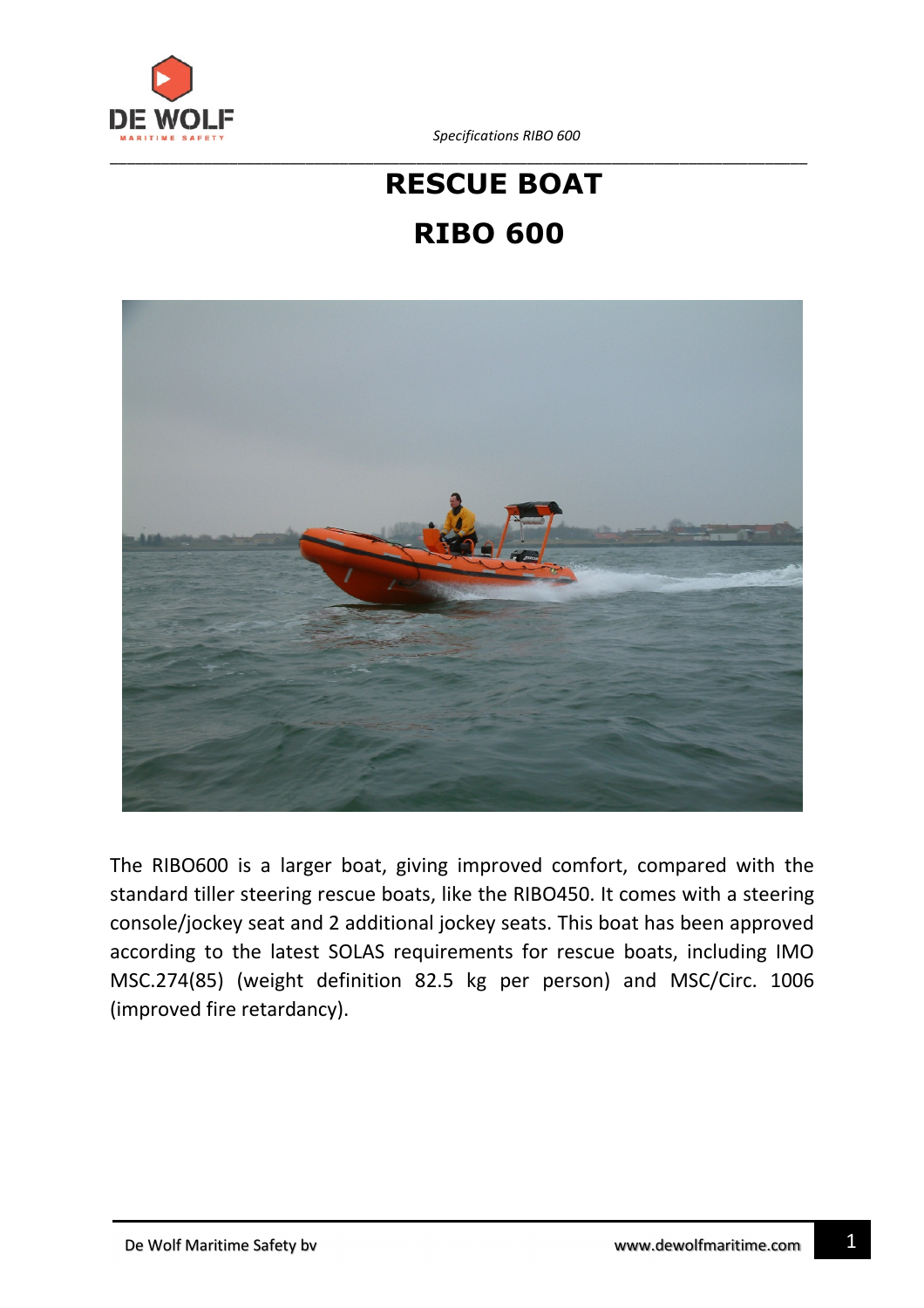





Overall dimensions (mm) with lifting sling, refer to page 5 and 6 for hull details

dimensions and weight +/- 5%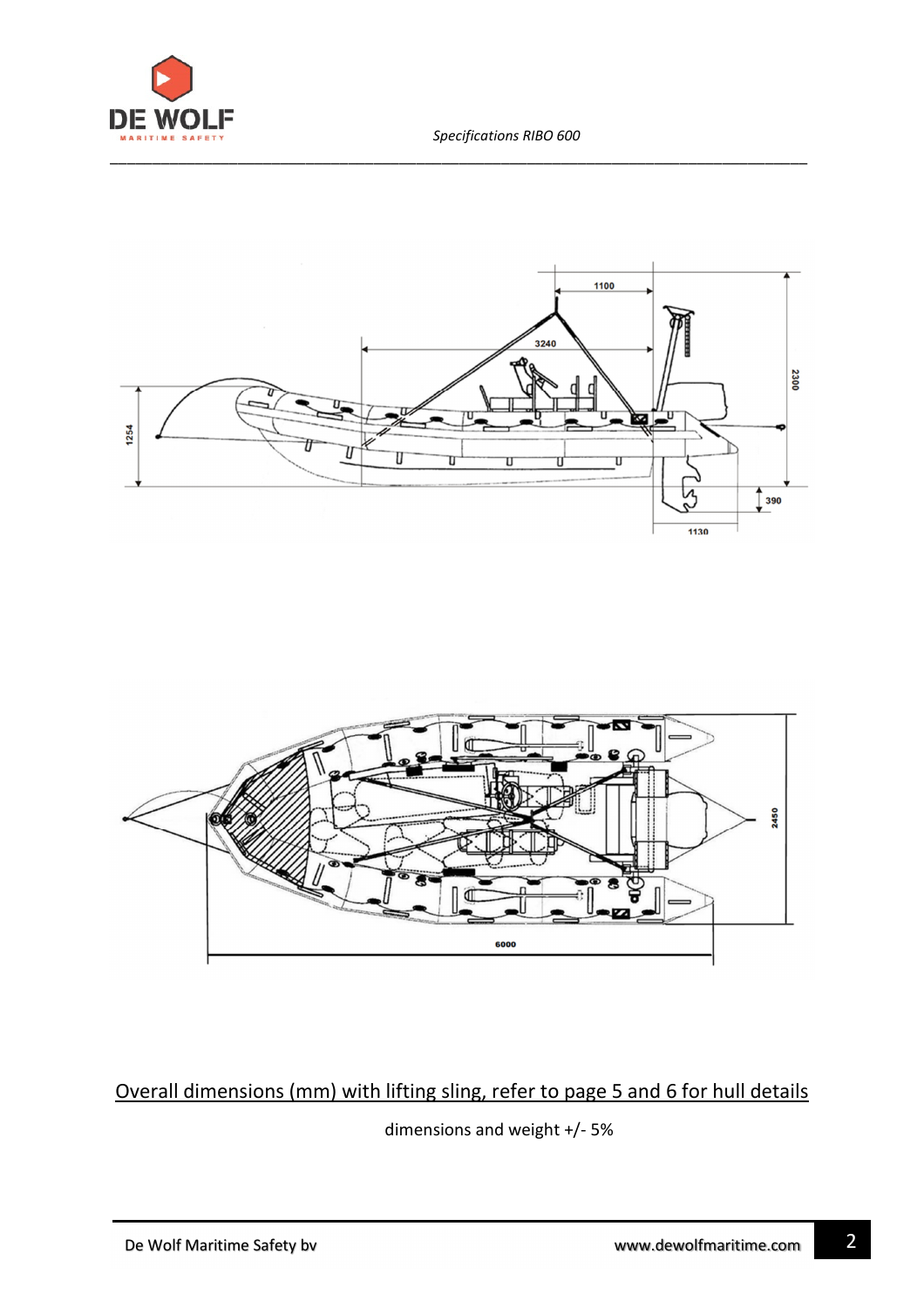

| <b>CAPACITY</b>                                                                                                                                  |                                                |                                          |                                           |                                                 |  |  |  |
|--------------------------------------------------------------------------------------------------------------------------------------------------|------------------------------------------------|------------------------------------------|-------------------------------------------|-------------------------------------------------|--|--|--|
| Number of persons: 6                                                                                                                             |                                                |                                          |                                           | Buoyancy volume: 2600 I / 92 cft                |  |  |  |
| <b>DIMENSIONS</b>                                                                                                                                |                                                |                                          |                                           |                                                 |  |  |  |
| Length                                                                                                                                           |                                                | Width                                    |                                           | <b>Buoyancy diameter</b>                        |  |  |  |
| Overall                                                                                                                                          | Inside                                         | Overall                                  | Inside                                    |                                                 |  |  |  |
| 6m/<br>19'08"                                                                                                                                    | 4.47 m/<br>14'08"                              | $2.45$ m $/$<br>8'                       | 1.35 m/<br>4'05"                          | $0.550$ m $/22"$                                |  |  |  |
| <b>SAFETY / INFLATION</b>                                                                                                                        |                                                |                                          |                                           |                                                 |  |  |  |
| .5 airtight compartments                                                                                                                         |                                                | .5 inflation valves                      |                                           | .5 overpressure valves                          |  |  |  |
| <b>WEIGHT</b>                                                                                                                                    |                                                |                                          |                                           |                                                 |  |  |  |
| With equipment & batteries                                                                                                                       |                                                | With equipment, engine<br>(90 HP) & fuel |                                           | Operational weight with 6<br>passengers (90 HP) |  |  |  |
| 494 kg / 1089 lbs                                                                                                                                |                                                | 785 kg / 1730 lbs                        |                                           | 1283 kg / 2828 lbs                              |  |  |  |
| <b>ENGINE (refer to OPTIONS for details)</b>                                                                                                     |                                                |                                          |                                           |                                                 |  |  |  |
| Shaft length                                                                                                                                     |                                                | Engine power                             |                                           | Fuel tank                                       |  |  |  |
| long                                                                                                                                             |                                                | 75 HP                                    | 90 HP                                     | 931<br>24.5 I USCG                              |  |  |  |
| <b>TOWING</b>                                                                                                                                    |                                                |                                          |                                           |                                                 |  |  |  |
| . 2 bow towing rings on hull<br>. 1 bow towing V with on load release shackle<br>. 1 aft towing V with snap hook<br>. 2 towing points on transom |                                                |                                          |                                           |                                                 |  |  |  |
| <b>HOISTING</b>                                                                                                                                  |                                                |                                          |                                           |                                                 |  |  |  |
| . 2 bow lifting points<br>. 2 aft lifting points on transom<br>. 1 lifting sling                                                                 |                                                |                                          |                                           |                                                 |  |  |  |
| <b>FABRIC</b>                                                                                                                                    |                                                |                                          |                                           |                                                 |  |  |  |
|                                                                                                                                                  | . Neoprene orange fabric<br>. Reflective tapes |                                          | . Buoyancy<br>. Peripheral rubbing strake |                                                 |  |  |  |
| <b>HULL</b>                                                                                                                                      |                                                |                                          |                                           |                                                 |  |  |  |
| . GRP composite rigid orange hull . Reflective tapes<br>1 hull drain                                                                             |                                                |                                          |                                           |                                                 |  |  |  |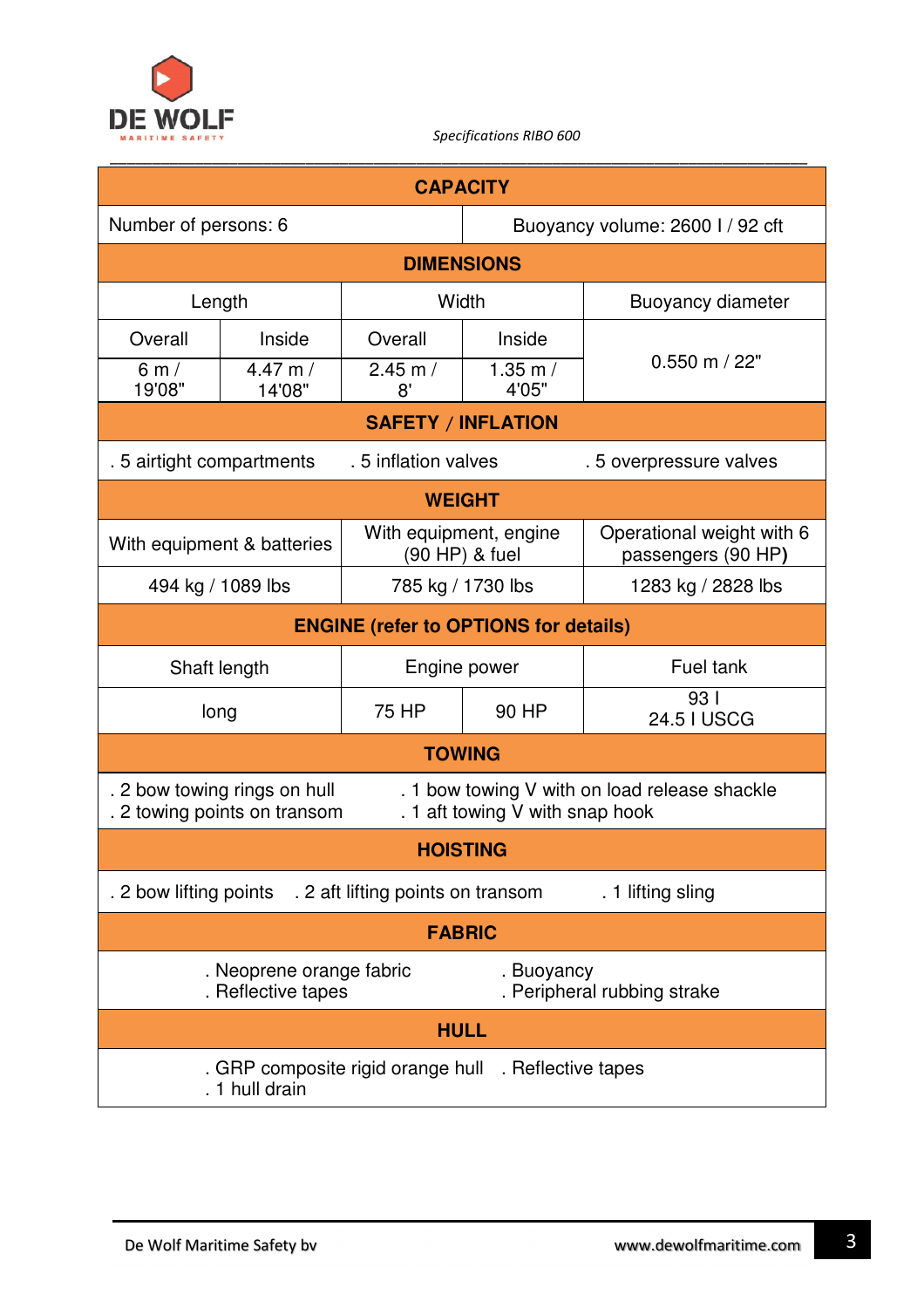

| <b>TRANSOM</b>                                                                                                |                                                             |                                                                                                      |                                                                                     |  |  |  |  |
|---------------------------------------------------------------------------------------------------------------|-------------------------------------------------------------|------------------------------------------------------------------------------------------------------|-------------------------------------------------------------------------------------|--|--|--|--|
| . 2 self bailers                                                                                              |                                                             |                                                                                                      | . Aluminium transom well<br>. Engine wooden plate                                   |  |  |  |  |
| . Engine aluminium mounting plate                                                                             |                                                             |                                                                                                      |                                                                                     |  |  |  |  |
| <b>HANDLING</b>                                                                                               |                                                             |                                                                                                      |                                                                                     |  |  |  |  |
| . 2 inside lifelines                                                                                          |                                                             | . 1 peripheral outside lifeline                                                                      | . 2 paddles'supports                                                                |  |  |  |  |
| <b>SELF RIGHTING SYSTEM</b>                                                                                   |                                                             |                                                                                                      |                                                                                     |  |  |  |  |
| . $CO2/N2$ inflation system<br>. Self righting frame on transom . Self righting buoyancy                      |                                                             |                                                                                                      |                                                                                     |  |  |  |  |
| <b>CONSOLE / SEATING</b>                                                                                      |                                                             |                                                                                                      |                                                                                     |  |  |  |  |
|                                                                                                               |                                                             |                                                                                                      | . Steering console . 1 pilot jockey seat . 1 crew jockey seat + handles (2 persons) |  |  |  |  |
| <b>EQUIPMENT FIXED TO THE RESCUE BOAT</b>                                                                     |                                                             |                                                                                                      |                                                                                     |  |  |  |  |
| . Paddles (2)                                                                                                 | . Towing line (50m) . Rescue quoits (2)<br>. Flashing light | . Boarding ladder<br>. Radar reflector                                                               | . Boat hook<br>. Bow cover                                                          |  |  |  |  |
| <b>OTHER EQUIPMENT</b>                                                                                        |                                                             |                                                                                                      |                                                                                     |  |  |  |  |
| . Compass<br>. Sponge (2)<br>First aid kit . Floating knife<br>. Search light<br>. Thermal protective aid (2) | . Whistle<br>. Sea anchor<br>. Electrical torch             | . Bailer<br>. Repair kit<br>. Fire extinguisher<br>. Torch spare bulb & batteries<br>. Overall cover | . Pump<br>. Manual<br>. Equipment bag                                               |  |  |  |  |
|                                                                                                               |                                                             | <b>OPTIONS</b>                                                                                       |                                                                                     |  |  |  |  |
| . Engines:                                                                                                    |                                                             |                                                                                                      |                                                                                     |  |  |  |  |
| Yamaha 75 CETOL - Towing force: 364 daN, propeller 13.25 x 13 - Engine weight:<br>120.5 kg                    |                                                             |                                                                                                      |                                                                                     |  |  |  |  |
| Yamaha 90 AETOL - Towing force: 382 daN, propeller 13.5 x 15 - Engine weight:<br>120.5kg                      |                                                             |                                                                                                      |                                                                                     |  |  |  |  |
| Davits: slewing davit and pivoting davit available. Ask for details.                                          |                                                             |                                                                                                      |                                                                                     |  |  |  |  |
|                                                                                                               |                                                             |                                                                                                      |                                                                                     |  |  |  |  |
|                                                                                                               |                                                             |                                                                                                      |                                                                                     |  |  |  |  |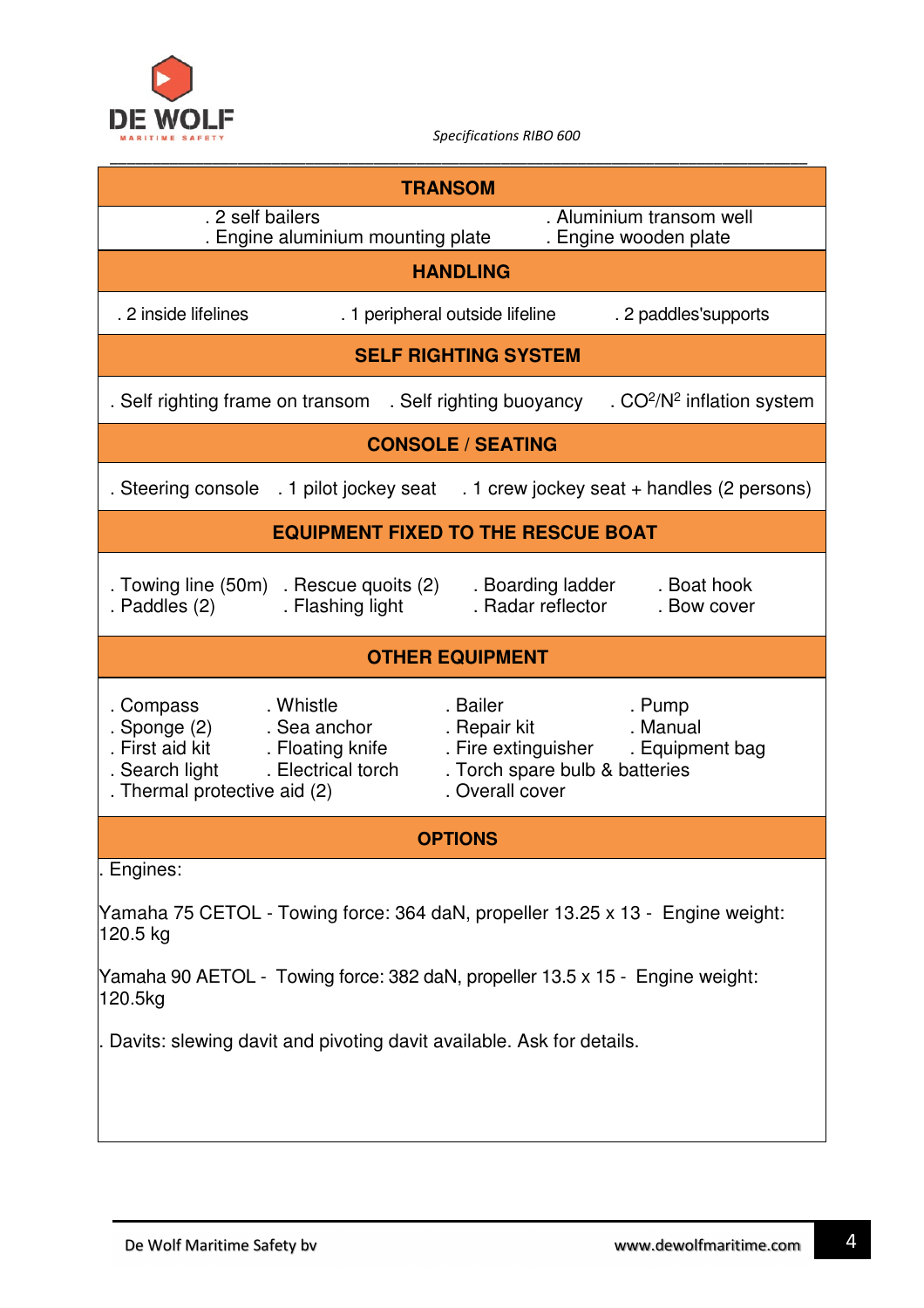





hull details, dimensions in mm

dimensions and weight +/- 5%